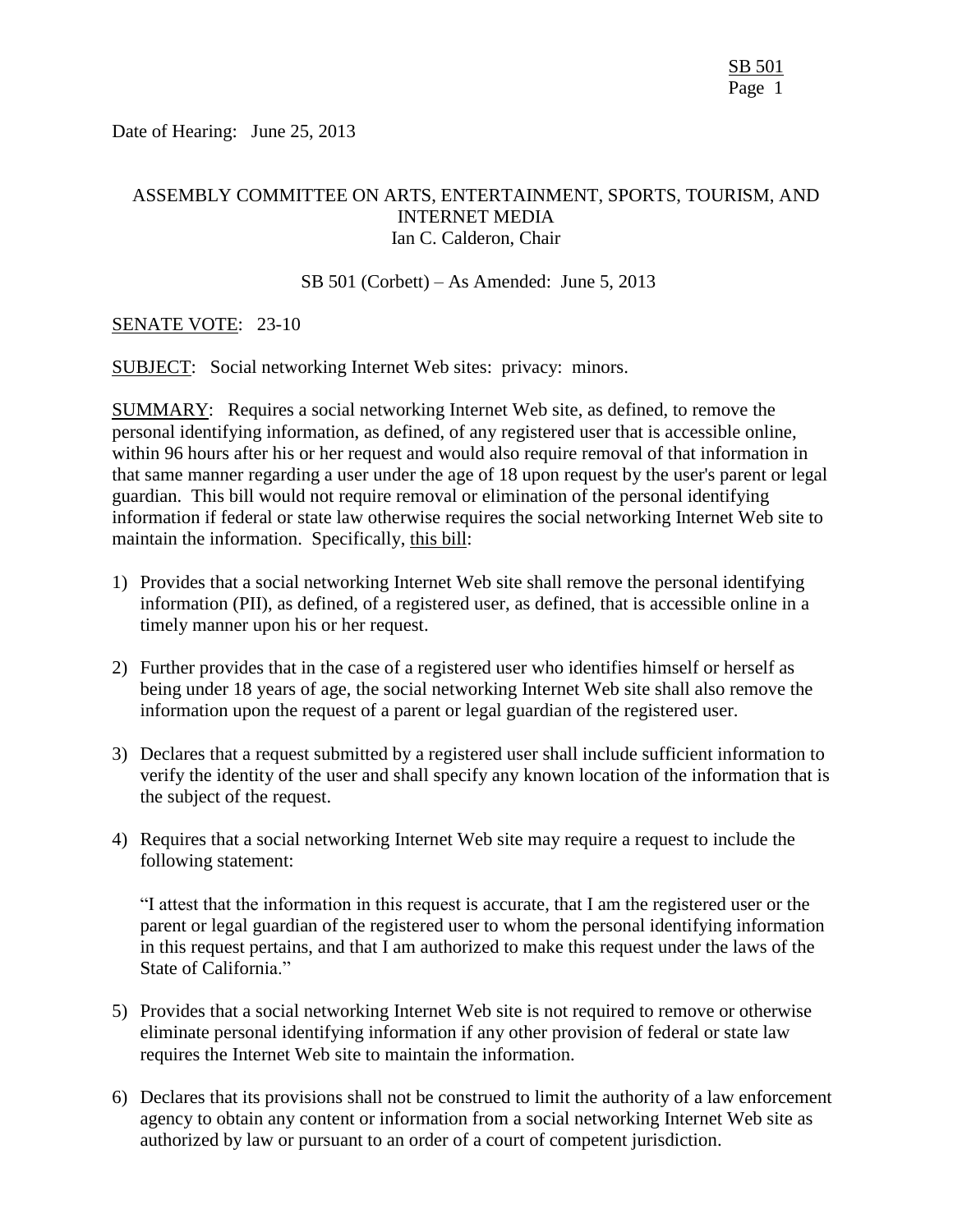- 7) Provides the following definitions:
	- a) "In a timely manner" means within 96 hours of delivery the request.
	- b) "Personal identifying information" means a person's street address, telephone number, driver's license number, state identification card number, social security number, employee identification number, mother's maiden name, demand deposit account number, savings account number, or credit card number.
	- c) "Registered user" means any person who has created an account for purposes of accessing a social networking Internet Web site.
	- d) "Social networking Internet Web site" means an Internet Web-based service that allows an individual to construct a public or partly public profile within a bounded system, articulate a list of other users with whom the individual shares a connection, and view and traverse his or her list of connections and those made by others in the system.
- 8) Provides that a social networking Internet Web site that willfully and knowingly violates any provision of this part shall be liable for a civil penalty, not to exceed ten thousand dollars (\$10,000) for each violation of this part.
- 9) Declares that nothing in this part shall be construed to allow the imposition of a civil penalty for an unintentional violation.

# EXISTING LAW:

- 1) Provides that, among other rights, all people have an inalienable right to pursue and obtain privacy. (California Constitution, Article I, Section 1.)
- 2) Permits a person to bring an action in tort for an invasion of privacy and provides that in order to state a claim for violation of the constitutional right to privacy, a plaintiff must establish the following three elements:
	- a) A legally protected privacy interest;
	- b) A reasonable expectation of privacy in the circumstances; and
	- c) Conduct by the defendant that constitutes a serious invasion of privacy. [*Hill v. National Collegiate Athletic Assn.* (1994) 7 Cal.4th 1.] Existing law recognizes four types of activities considered to be an invasion of privacy giving rise to civil liability, including the public disclosure of private facts. (*Id*.)
- 3) Provides that there is no reasonable expectation of privacy in information posted on an Internet Web site. The information is no longer a "private fact" that can be protected from public disclosure. [*Moreno v. Hanford Sentinel* (2009) 172 Cal.App.4th 1125.]
- 4) Requires an operator of a commercial Web site or online service that collects personally identifiable information through the Internet about individual consumers residing in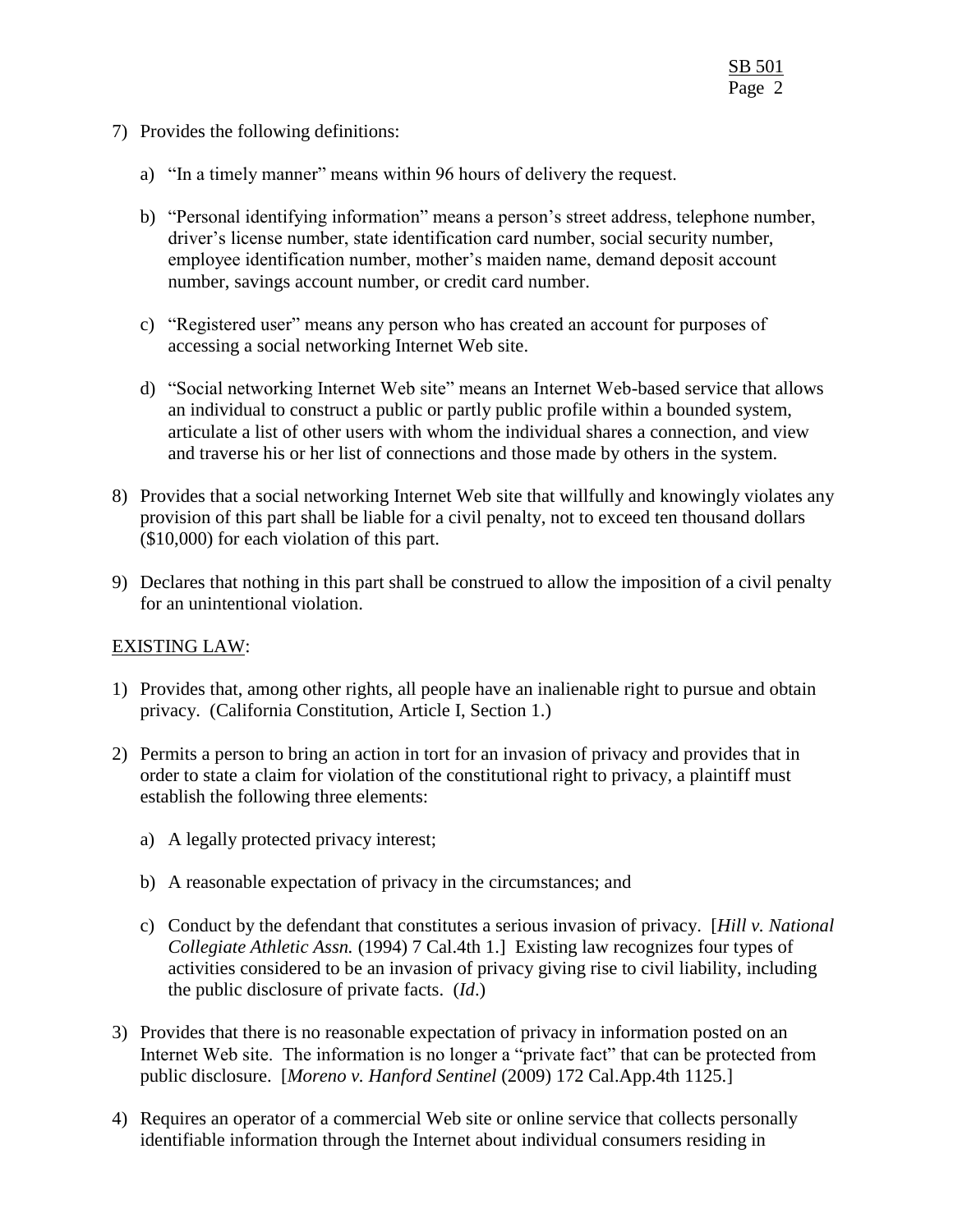California who use or visit its Web site to conspicuously post its privacy policy. (Online Privacy Protection Act of 2003, Business & Professions Code Section 22575.)

5) Existing federal law makes it unlawful for an operator of a Web site or online service directed to children under the age of 13 to collect personal information from a child, including a child's first and last name, home or other physical address including street name and name of a city or town, e-mail address, telephone number, or Social Security number. (Child Online Privacy Protection Act, 15 U.S.C. Sec. 6501 et. seq.)

# FISCAL EFFECT: None

# COMMENTS:

1) Author's Stated Need for Legislation:

According to the author, "Computer systems and the Internet have brought consumers many conveniences. But these innovative methods of information sharing can pose a serious threat to our privacy and security. There are countless privacy pitfalls when our personal identifying information is indiscriminately posted.

"Current law does not require a social networking Web site to honor a user's request or, in the case of a minor user under the age of 18, a parent or legal guardian's request to remove certain personally identifiable information (street address, telephone number, driver's license number, state identification card number, social security number, employee identification number, mother's maiden name, demand deposit account number, savings account number, or credit card number).

"This bill is the next logical step in protecting a user's personal identifying information. The ability to request the removal of personal identifying information from a social networking website allows a user to protect him or herself. In the case of a user who is a minor under the age of 18, it provides a parent or legal guardian with a reasonable and logical tool to protect their children from the dangers of making personally identifiable information available online."

# 2) Background: Social Media and Minors:

Social networking Internet Web sites such as MySpace and Facebook have grown in use and become more popular with users who post messages and photos on a personal web page. Those personal pages, generated by the social networking Web site, may also display the user's address, phone number, birth date, or other personal identifying information. That information may then be displayed to the user's friends or to the general public. Although users may limit who may see their personal information, many users, including those under the age of 18, often share that information with their "friends." The list of "friends" for those users may include people who they do not personally know, resulting in the sharing of personal identifying information with unknown persons.

Children under the age of 18 are among the most avid users of social networking Internet Web sites. A report by the Pew Foundation entitled *Social Media & Mobile Internet Use Among Teens and Young Adults* (February 2010) found that 93 percent of American teens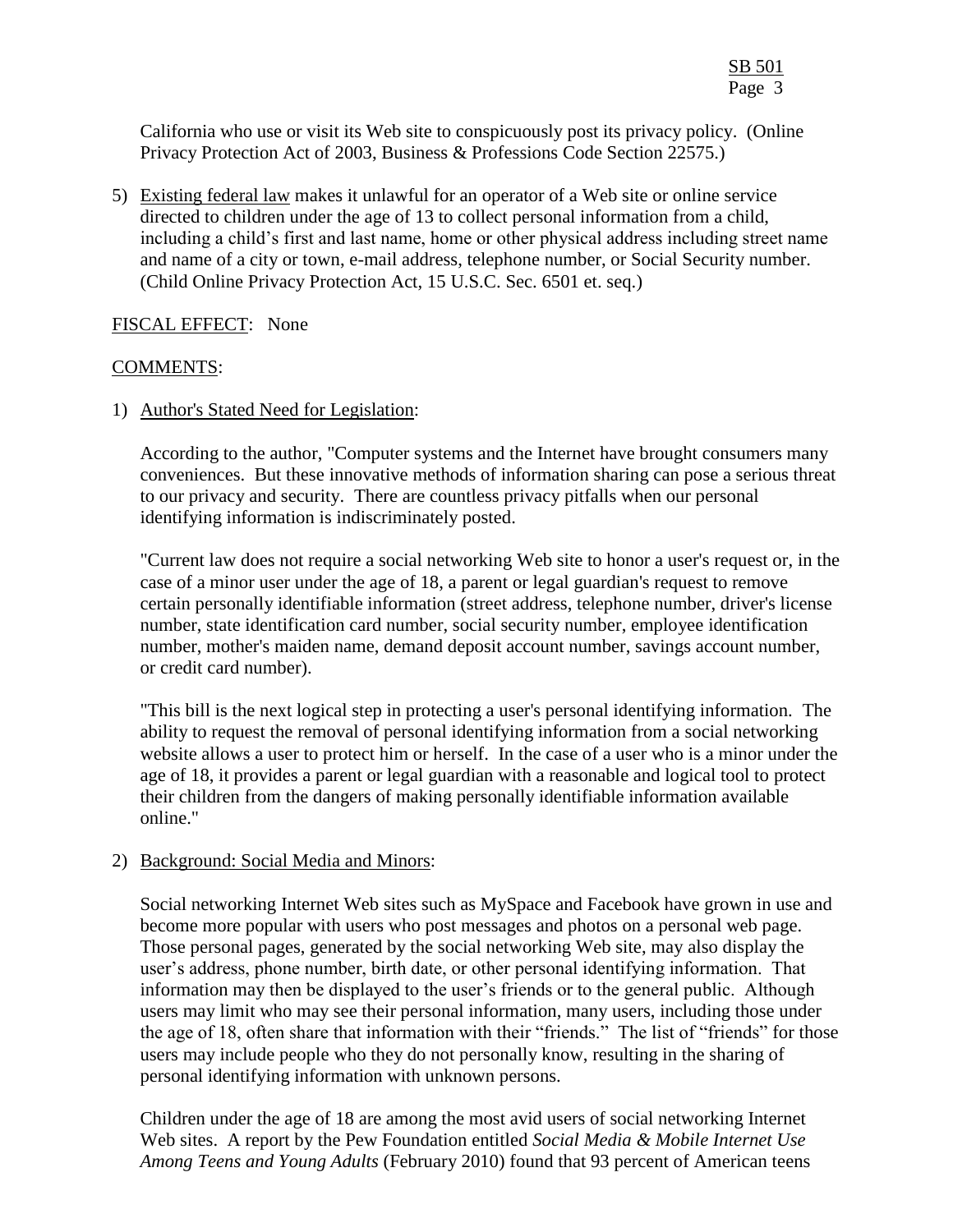between the ages of 12 and 17 are online, and that 73 percent of these teens use social networking sites. (*See* http://www.pewinternet.org/Reports/ 2010/Social-Media-and-Young-Adults.aspx, as of April 20, 2013.) A 2005 survey by the Polly Klaas Foundation found that 42 percent of online teens post information about themselves on the Internet so others can contact them, and 56 percent have been asked personal questions online. (Polly Klass Foundation, *Omnibuzz Research Poll Results*, http://www.pollyklaas.org/internetsafety/internet-pdfs/PollingSummary.pdf, as of April 20, 2013.) Additionally, 10 percent of children aged 8-12 surveyed said they communicate online with people they don't know. (*See id*.)

Many research organizations have found that the sharing of personal identifying information through social networking Internet Web sites poses a significant threat to personal privacy. A 2010 Consumer Reports survey found that, "Many social network users are naive about risks. Forty percent had posted their full birth date, exposing them to identity theft. Twentysix percent of Facebook users with children had potentially exposed them to predators by posting the children's photos and names. And in one of four households with a Facebook account, users weren't aware of or didn't choose to use the service's privacy controls." (Consumer Reports, *Social insecurity: What millions of online users don't know can hurt them*, http://www.consumerreports.org/cro/magazine-archive/2010/june/ electronicscomputers/social-insecurity/overview/ index.htm, as of April 20, 2013.)

Social network users under the age of 18 are particularly at risk. According to the American Academy of Pediatrics (AAP), "[t]he main risk to preadolescents and adolescents online today are risks from each other, risks of improper use of technology, lack of privacy, sharing too much information, or posting false information about themselves or others." (AAP*, The Impact of Social Media on Children, Adolescents, and Families*, http://pediatrics.aappublications.org/content/127/4/800.full, as of April 20, 2013.) "These types of behavior," according to the AAP, "put [minors'] privacy at risk." (*Id*.)

The posting of too much information may be unintentional, or in some cases the result of unfamiliarity with a particular Web site or confusion about how information will be displayed across a social network. A study by Columbia University entitled *The Failure of Online Social Network Privacy Settings* found that 93.8 percent of participants revealed information that they intended to keep private, and that 84.6 percent of participants were hiding information that they actually wanted to share. (http:// academiccommons. columbia.edu/catalog/ac:135406, as of April 20, 2013.)

This over-sharing and confusion has contributed to an environment where 92% of parents are concerned that their children shared too much information online, and 75% of parents don't think social networking sites do a good job of protecting children's online privacy. (Common Sense Media, *Common Sense Media Poll*, http://www.commonsensemedia.org/sites/default/files/ privacypoll.pdf, as of April 20, 2013.)

3) Tragedy, Federal Trade Commission (FTC) Privacy Actions and Maturity Bring Changes to Social Network User Information Practices:

In 2006, according to a CBS News story, 14-year-old Judy Cajuste was murdered in New Jersey, after she reportedly told friends she met a man in his 20s through MySpace.com. Across the country, in Northern California, 15-year-old Kayla Reed was also active on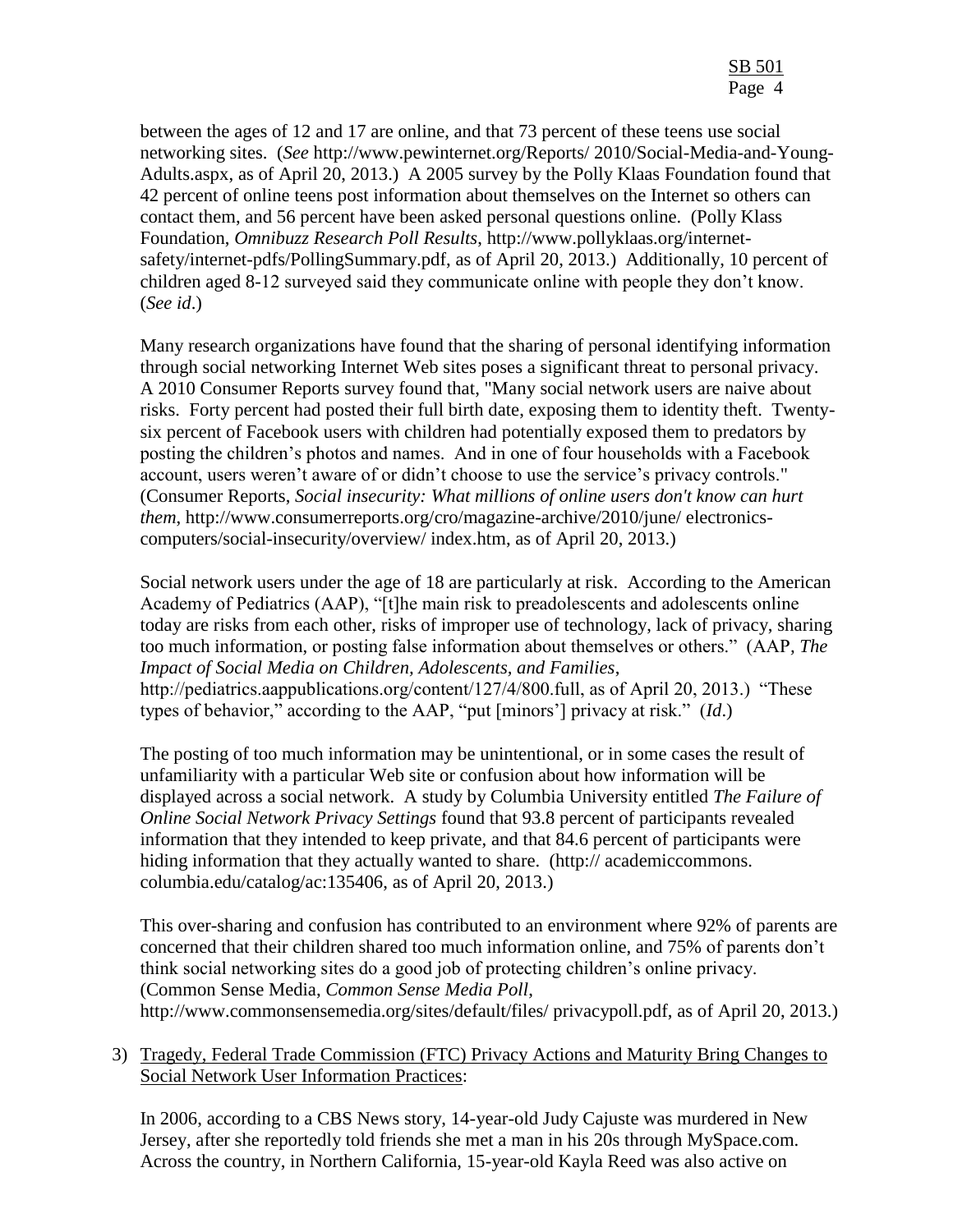MySpace until the day she disappeared. The [Center for Missing and Exploited Children](http://www.missingkids.com/) revealed that in 2005, there were more than 2,600 incidents of adults using the Internet to entice children.

To test the dangers posed to children in the online community, that same year "Wired News" ran the names of randomly selected registered sex offenders in San Francisco and neighboring Sonoma County through MySpace's user search engine and turned up, "no fewer than five men whose self-reported names, photographs, ages, astrological signs, locations and (in two instances) heights matched those of profiles on the state's online sex offender registry."

The social networking community responded to these safety issues. In order to prevent online solicitation of its members, MySpace developed and implemented a program called "Sentinel Safe" which allows them to aggregate all publicly available sex offender databases into a real-time searchable form, making it easy to cross-reference and remove known registered sex offenders from the MySpace community. In February of 2009, MySpace revealed that [90,000 registered sex offenders](http://www.techcrunch.com/2009/02/03/responding-to-subpoena-myspace-says-90000-sex-offenders-blocked-from-site/) have been identified and kicked off its site in the past two years using this technology.

Chris Kelly, Facebook's then-chief privacy officer stated at the time that, "We have devoted significant resources to developing innovative and complex systems to proactively monitor the site and its users, including those not on a sex offender registry, for suspicious activity (such as contacting minors or users of predominantly one gender). We also have established a large team of professional investigators to evaluate any reports of potential abuse, including those surfaced by our systems or from our users."

During approximately this same period of time, 2006-08, the FTC began a series of enforcement actions against social network sites, alleging that they did not follow their stated privacy policies and misled users as to the control and use of their personal identifying information. The charges include collecting information provided by users gathered from their registration information and user activities (such as "likes" and pictures); sharing user information with third party applications for marketing purposes, and; making misleading changes to their privacy policies which intentionally obscured and broadened their information gathering practices. As a result of these enforcement actions, Facebook, Google and MySpace (and others) each signed settlement agreements with the FTC and agreed to follow their privacy policies and to annually submit their privacy policies and share any changes with the FTC for 20 years. In addition, the networks subject to the settlement agreements must now "clearly and prominently" disclose to the users sharing of their personally identifying information beyond that declared in the privacy policy, and must have the user's affirmative consent prior to any sharing of user's PII.

One outcome of the FTC settlements was a task force of industry and state Attorneys General, who convened in 2008. Their task for the report, *Enhancing Child Safety & Online Technologies*, (Task Force Report) established best practices for operators in the social network environment.

As a partial result of the activities above, MySpace established parental controls which allow the parents of teens to monitor their child's MySpace activities, and to remove the MySpace page of their child. Facebook and Google also changed their privacy settlings for youth and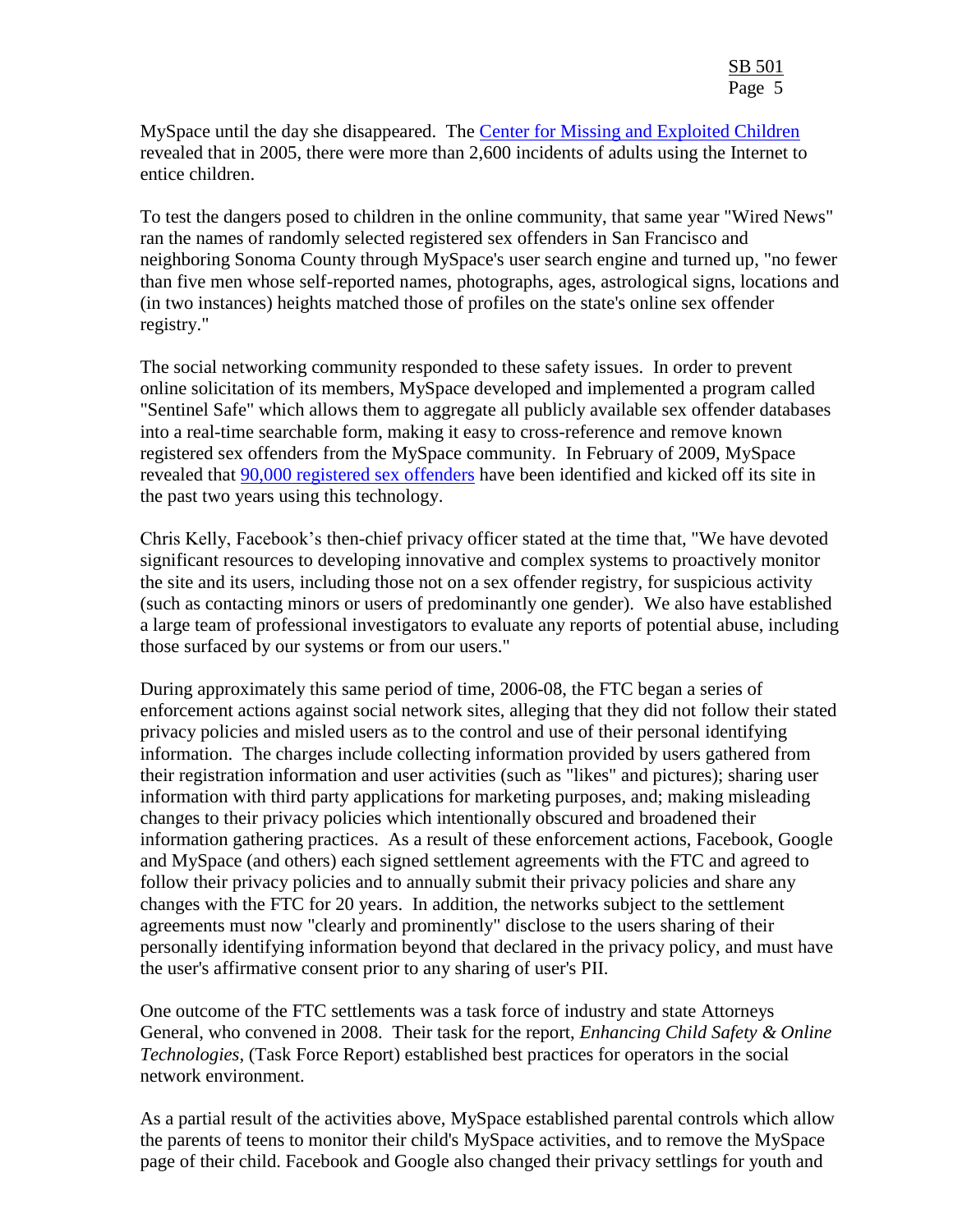child users, limiting information children and teens may access and the scope of users who may contact teens and children to those users also known to be minors.

The social network community now has adopted many of the child safety practices contained in the Task Force report for users who identify themselves as minors.

#### 4) Constitutional Right to Personal Information Privacy:

Both the federal and state constitutions provide protection for individuals' privacy. Unlike the federal Constitution, California's constitution explicitly recognizes a right to individual privacy in its text, stating "All people are by their nature free and independent and have inalienable rights. Among these are ... pursuing and obtaining safety, happiness, and privacy." (California Constitution, Article 1 Section 1.)

The leading case regarding a private right of action under the California constitution against a private entity for a violation of privacy rights is *Hill v. Nat'l Collegiate Athletic Ass'n, 26 Cal. Rptr. 2d 834, 857 (Cal. 1994).* In *Hill*, the California Supreme Court recognized that the California constitution's right of privacy creates a private right of action, not only against the government, but also non-governmental entities.

The Court further held that the California constitutional right to privacy protects two types of privacy; anatomical or physical privacy, and informational privacy, which the court defined as protecting interests in "precluding the dissemination or misuse of sensitive and confidential information." Id.

In *Hill*, the California Supreme Court relied upon the ballot argument for Proposition 11, a.k.a. the Privacy Initiative, which urged the need for greater protection against the potential misuse of information gathered by both government and private entities. The ballot argument raised the concern that the government and private entities might use that information for other objectives not related to the original purpose of gathering the information. The ballot argument also raised the concern that information gathered by the government and non-governmental entities would be used to "embarrass" individuals. Id.

"As the argument in favor of Proposition 11 observes: 'At present there are no effective restraints on the information activities of government and business. This amendment creates a legal and enforceable right of privacy for every Californian. The right of privacy prevents government and business interests from collecting and stockpiling unnecessary information about us and from misusing information gathered for one purpose in order to serve other purposes or to embarrass us. The proliferation of government and business records over which we have no control limits our ability to control our personal lives.' ..." *Hill*, id.

This measure would expand upon the right to privacy by allowing registered users of Internet social networks to remove personally identifying information which they object to being made public from the site, or in the case of parents, the personal information of their minor children.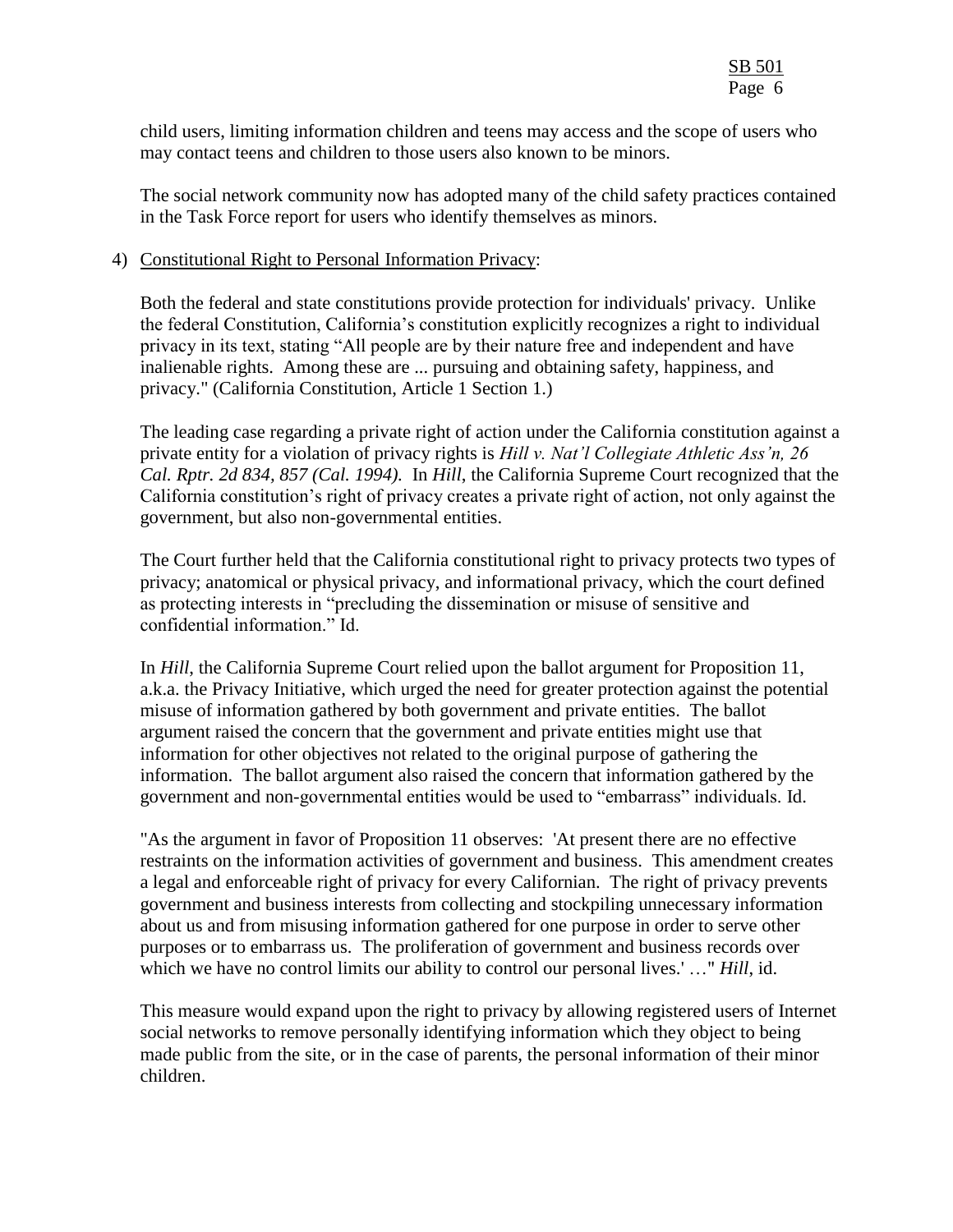#### 5) Arguments in Support:

#### a) The Internet Provides a Unique Environment for Predators to Contact Child Victims:

The Klass Foundation offers the following which is typical of other supporters for this bill, stating, "Cybercrime against children represents a criminal phenomenon unique to the 21st Century. The days of monitoring your kid's online activity by putting the home computer in the living room are long past, because cell phones, PDA's, wireless laptops, and libraries all offer easy Internet access. Therefore, we must find other means to protect children from predatory behavior on the Internet.

"Children used to beware predators lurking in alleys, dark stairwells, in and around parks and schoolyards. The Internet has emboldened a new generation of cyber-perverts who rely upon anonymity and subterfuge to engage their evil intentions. This small subset lurks behind false profiles as they attempt to lure, groom, and victimize our children. The very predators who cannot penetrate our dead bolts, alarm systems, guard dogs, or personal armories have found a back alley into our living rooms under the camouflage of binary code and new world technology."

### b) Children and Teens Need "Hind-sight" Privacy Protections:

Common Sense Media adds in their support, "This common sense measure is especially important for kids and teens. Teenagers are using social networking sites such as Facebook and Twitter in extraordinary large numbers. According to a recent study, nine out of 10 (90%) 13 to 17-year-olds have used some form of social media. Additionally, three out of four (75%) teenagers currently have a profile on a social networking site and 68% of all teens say Facebook is their main social networking site. While these sites offer a myriad of benefits, such as allowing users to easily connect with family and friends and share information, they also pose risks. Children and teens often reveal before they reflect, and may post personal information, such as addresses, telephone numbers and even social security and account numbers, without realizing the consequences. Kids do not necessarily understand that identity thieves and other malicious individuals can access and exploit this sensitive personal information."

"This bill addresses this critical privacy issue head-on by requiring social networks to comply with users' requests to remove their personal identifying and financial account information. There are enormous risks when our personally identifiable information is indiscriminately posted, indefinitely stored, and quietly collected and analyzed by marketers and ID thieves. Those risks are especially serious when it comes to kids and teens, who are tracked more closely and widely than adults."

#### c) Parents Desire the Ability to Protect Their Children Online:

According to a recent Common Sense Media poll:

94% of parents say they should be able to request the deletion of all their personal information held by a search engine, social network, or marketing company after a specific period.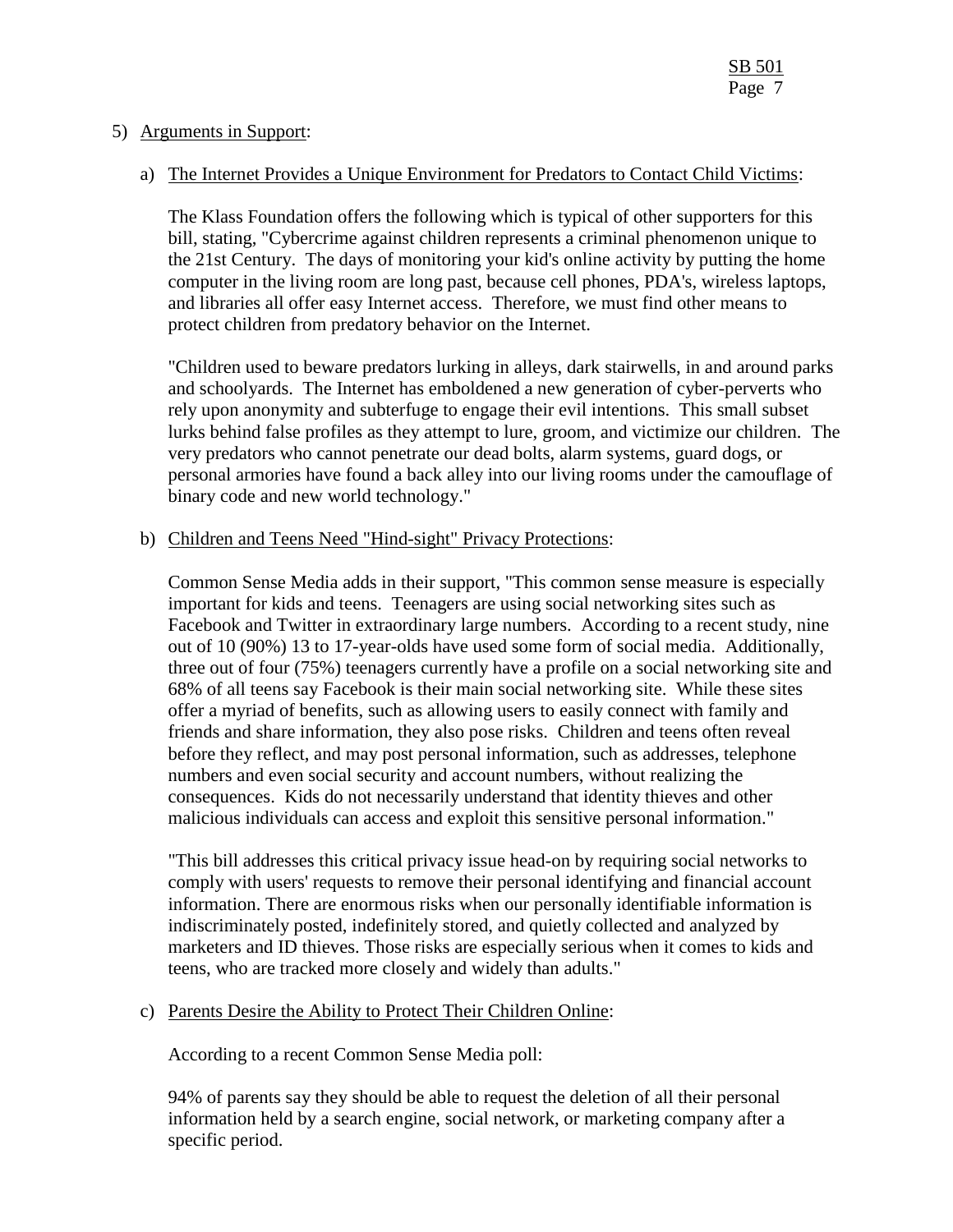75% of parents don't think social networking sites do a good job of protecting children's online privacy.

85% of parents say they are more concerned about online privacy than they were five years ago.

#### d) Teen Dating Violence is Often Reflected in Online Behavior:

The Partnership to End Domestic Violence also supports this measure for a different reason writing to say, while technology is an integral part of our lives, and social networking sites are used by millions, "What is often unrecognized however are the ways in which technology can be misused and place victims of domestic violence in extreme danger. In particular teen dating violence often intersects with the digital world, where technology is often used as a tool for abuse. This bill provides another tool teens can use to protect their privacy."

# 6) Arguments in Opposition:

# a) SB 501 Would Violate Free Speech Rights of Minors:

A majority of opponents to this bill raise concern with the provision of the bill permitting parents to require removal of their children's personal identifying information, claiming it presents significant First Amendment concerns. This line of argument is typified by the Electronic Frontier Foundation (EFF), who state in their opposition, "This bill would allow parents or legal guardians to require social networks to remove the personal identifying information of their minor children, defined as those under the age of 18, upon request. As we read the bill, parents or legal guardians may exercise this power in conflict with their minor children's wishes, permitting them to restrict their children's speech and association on social networks. EFF believes that minors have First Amendment rights to speak and associate, especially adolescents or teenagers, who have significant need to discuss issues such as reproductive health, sexual orientation, lifestyle, religion, politics, and culture. The sensitivity of these issues makes the possibility of disagreement over social network speech and association real. As a result, the bill places state power behind likely parental or guardian censorship, and raises grave First Amendment concerns."

# b) Creates Incentive for Minors to Lie About Their Age, Increasing Their Online Risks:

According to a letter signed jointly by many members of the technology industry (Joint Letter of Opposition), "Many social networking sites ask for users' dates of birth for one important reason: to protect users that identify themselves as under 18. Once a user is identified as a minor, a number of behind-the-scenes security measures kick in. These range from restrictions on adults being able to search for minors, limits on minor's ability to share information with strangers, and additional steps in the friend verification process. Additionally, by default, access to contact information is limited to friends only.

"All of the additional protections social networks can provide for minors are dependent on the minor accurately representing her age. By denying minors the ability to publish data entered into text fields designated for phone and address information, this bill may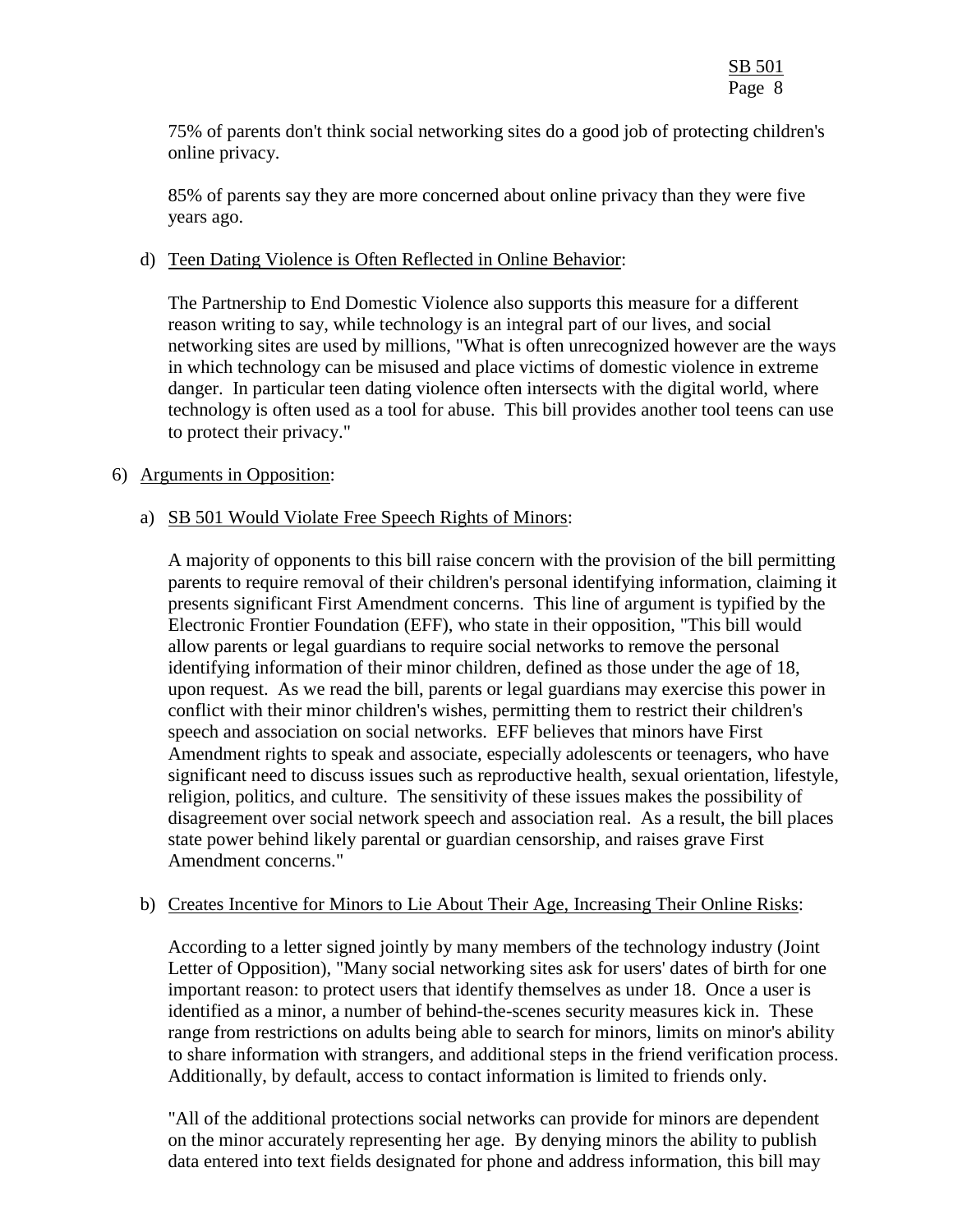encourage minors to lie about their age to restore the lost functionality, this would enable them to circumvent the restrictions of this bill while undermining existing privacy and security protocols."

#### c) Creates a False Sense of Safety and Addresses the Wrong Harm:

The Family Online Safety Institute and Stop Child Predators are concerned that, "By diverting attention to restricting the display of home addresses and telephone numbers instead of real online threats such as cyberbullying and grooming - this bill could actually increase the risk to minors by creating a false sense of security among both minors and parents. Parents should not be encouraged to believe that restricting the display of this type of information will somehow make children safer, when in fact, attention needs to be focused on more credible threats."

#### d) Increases Risk of Identity Theft:

Various opposition groups asserted that the information gathering necessary to comply with the verification requirements of this bill could have the unintended consequence of creating a data base of PII which would be very attractive to identity thieves. Typical of this concern is that voiced by iKeepSafe, who write to say that an "unexpected outcome of this bill is that social networking sites will gather and review more personal and confidential information about their young users and their families and potentially their guardian's family. … Determining guardianship and custodial responsibilities will require that even more sensitive information will be gathered and shared with industries like Facebook and Google only increasing risks to family and youth."

#### 7) Committee Staff Drafting Issues:

This bill, as written, contains a number of provisions which committee staff believe may pose implementation and/or interpretation issues were the measure to become law.

- a) Recent amendment language which added "that is accessible online" may have created a duty for the social networks to search the entire Internet for places where PII of the registered user occurs. However, Social networking sites (SNS) only have control over their own sites. This language created a substantial burden for SNS to search for the information subject to a removal request everywhere on the Internet - and potential liability for any site where the PII remains available, despite the inability of the SNS to remove the information from an unrelated Internet site.
- b) Language which triggers the provisions of this bill for minors hinges on the self-reported age of the registered user as being under 18; given that the Pew Foundation report that 44% of minors who are social network users admit they lie about their age, this reliance seems misplaced. Also, if a child can subvert the intent of the legislation by simply changing their age status to 18 and above, this language would seem to encourage savvy minors to misstate their age to avoid its application to them.
- c) Language in the bill which requires SNS to remove the PII of registered users from "any known" location is not sufficiently clear to require that the SNS remove the PII of a registered user only when they are informed of the location. Rather, it could be read to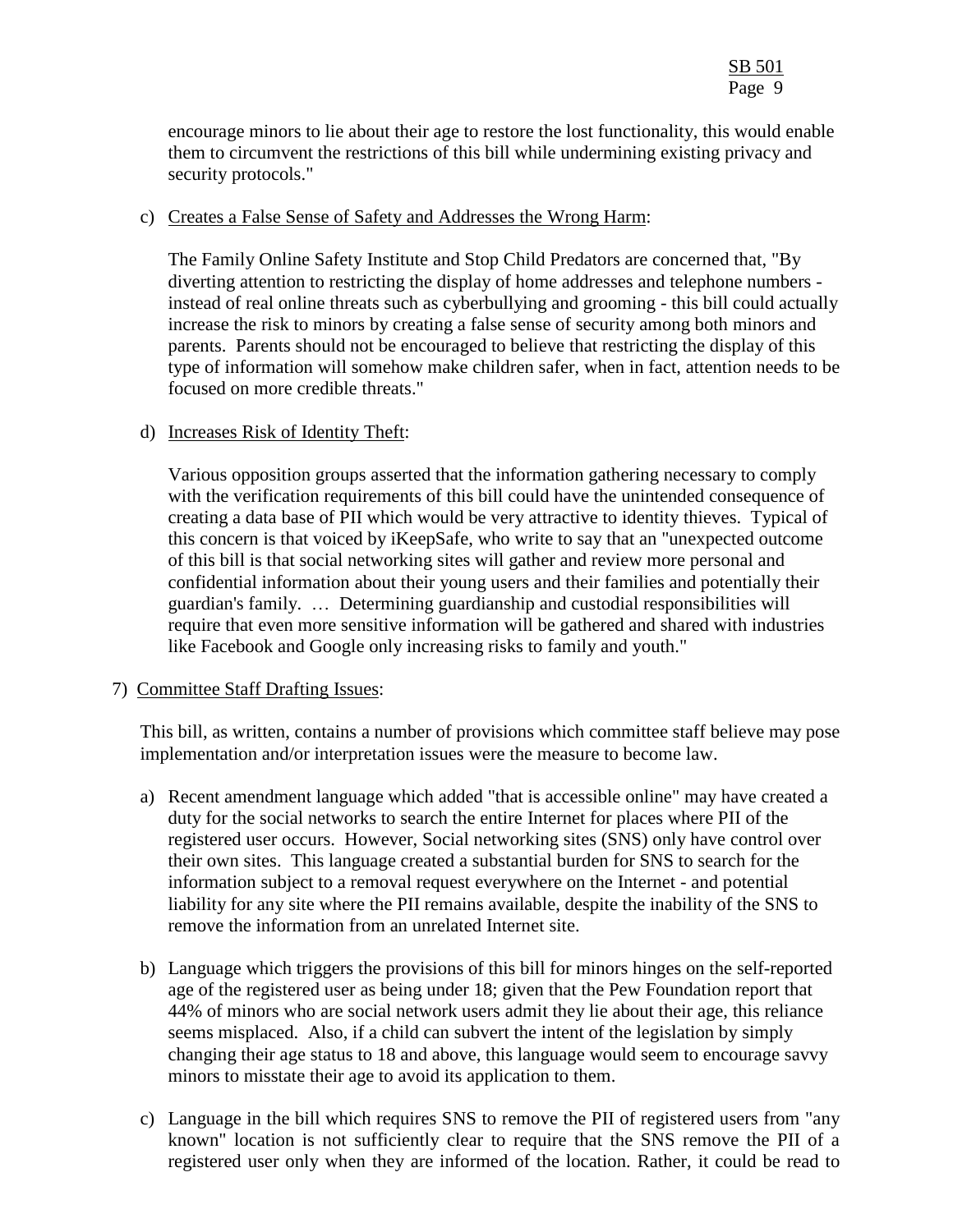require the request for removal of PII to state any known location, but if the requestor did not know the location, leave it up to the SNS to find the information.

- d) There is no deterrent for persons who would maliciously request a SNS to remove the PII of another person in the bill, therefore potentially subjecting a SNS to liability from a claim brought by persons whose PII was stricken from their site based upon a fraudulent request.
- e) Recent amendment language which added 65(b), contains imprecise language referring to "unintentional violations" of the provisions of the bill, and could create a loophole by giving a defense for any claim that the respondent unintentionally violated the law, which is a different standard than the "willful and knowing" standard for liability in subsection 65(a). In addition, "unintentional violation" does not have a legal meaning, and thus would necessitate litigation to clarify its meaning.
- f) There are situations where a person may violate the provisions of the bill through attempting to follow its mandates. I.e. Section 60(a) requires information be removed "in a timely manner" upon request; (b) requires sufficient information to verify the identity of a registered user; while 62(a) defines "timely manner" to mean within 96 hours. It is easily conceivable that a request may come in to a SNS to remove PII without sufficient identifying information. Were the SNS to request further information sufficient to verify the request is valid in compliance with  $60(b)$ , the time for compliance under  $60(a)$  might toll before the SNS could comply with the request - thereby exposing them to liability.

# 7) Related Pending Legislation:

- a) AB 1291 (Lowenthal), would create the Right to Know act of 2013, repealing and reorganizing certain provisions of existing law pertaining to the disclosure of a consumer's personal information. Status: Assembly Judiciary Committee.
- b) SB 568 (Steinberg), would prohibit an operator of an Internet Web site, online service, online application, or mobile application, from marketing or advertising a product or service to a minor if the minor cannot legally purchase the product or participate in the service in the State of California. This bill would also prohibit an operator from using, disclosing, or compiling, or allowing a third party to knowingly use, disclose, or compile, the personal information of a minor for the purpose of marketing goods or services that minors cannot legally purchase or engage in the State of California. Status: Currently pending before this Committee.

# 8) Related Prior Legislation:

- a) ACR 106 (Nava) of the 2007-08 Legislative Session, would have urged user-generated content Web sites to work with the Safety Technical Task Force and law enforcement to reduce the use of those Web sites for purposes of criminal behavior. ACR 106 died on the Assembly Inactive File.
- b) AB 632 (Davis) of the 2009-10 Legislative Session, would have required a social networking Internet Web site to provide a disclosure to users that an image which is uploaded onto the Web site is capable of being copied, without consent, by persons who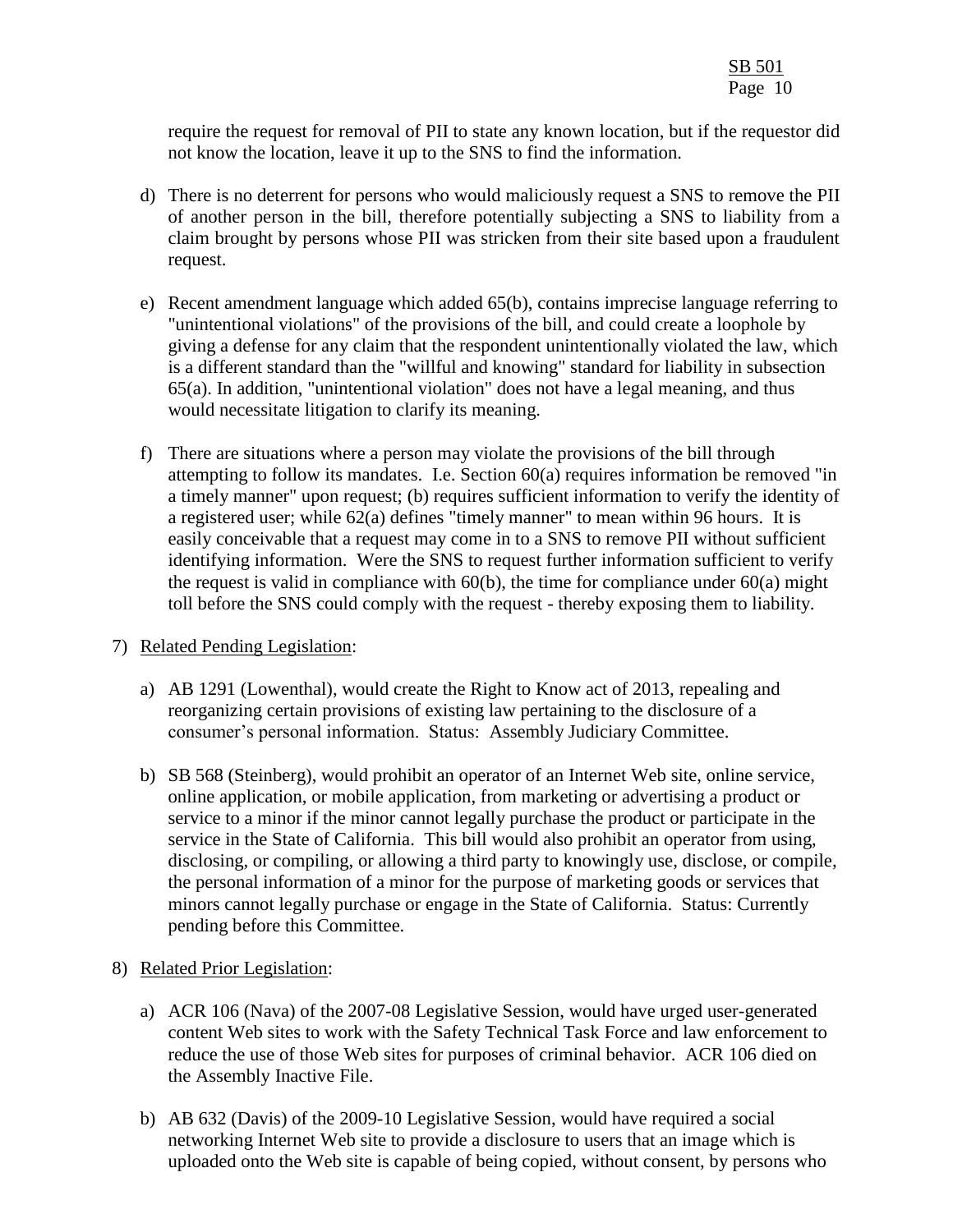view the image, or copied in violation of the privacy policy, terms of use, or other policy of the site. AB 632 was vetoed.

- c) SB 1361 (Corbett) of the 2009-10 Legislative Session, would have prohibited a social networking Internet Web site, as defined, from displaying, to the public or other registered users, the home address or telephone number of a registered user of that Internet Web site who is under 18 years of age, as provided. SB 1361 failed passage in this committee.
- d) SB 242 (Corbett) of the 2011-12 Legislative Session, would have prohibited a social networking Internet Web site from displaying the home address or telephone number, in specified text fields, of a registered user who identifies himself or herself as under 18 years of age. SB 242 failed passage on the Senate Floor.
- e) SB 761 (Lowenthal) of the 2011-12 Legislative Session, would have required the Attorney General, by July 1, 2012, to adopt regulations that would require online businesses to provide California consumers with a method for the consumer to opt out of the collection or use of his or her information by the business. SB 761 was returned to the Secretary of the Senate by the Senate Appropriations Committee pursuant to Joint Rule 56.

# REGISTERED SUPPORT / OPPOSITION:

#### Support:

Alameda County District Attorney's Office Alameda County Sheriff's Office California Partnership to End Domestic Violence California State Parent Teachers Association California State Sheriff's Association Child Abuse Prevention Center Common Sense Media Crime Victims United of California Klass Kids Foundation Los Angeles County Sheriff's Department Peace Officers Research Association of California

#### Opposition:

Association for Competitive Technology American Civil Liberties Union of California America Online Inc. Application Developers Alliance Bay Area Council CalChamber California Hispanic Chambers of Commerce Center for Democracy & Technology Computer & Communications Industry Association Electronic Frontier Foundation